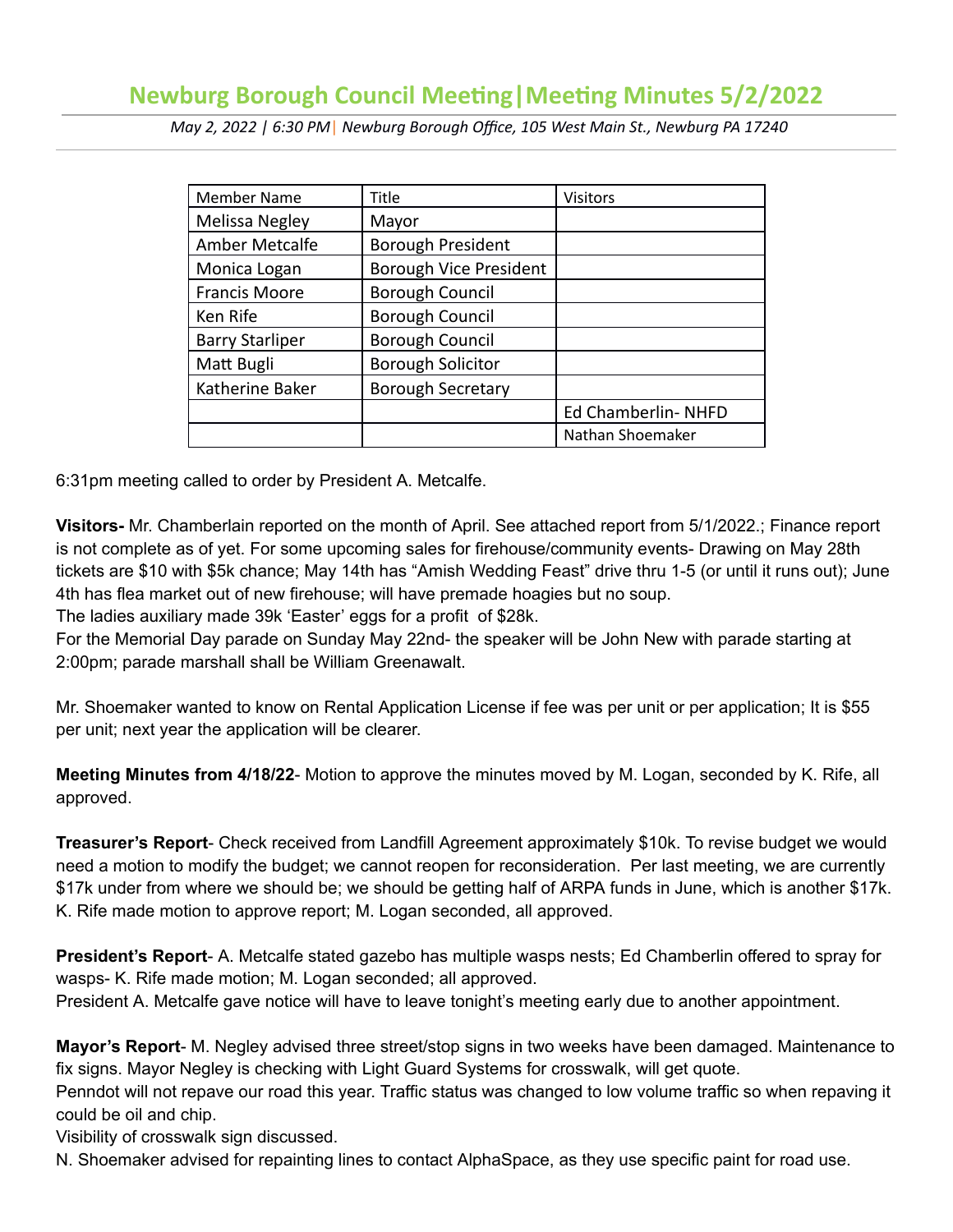**Secretaries Report-** Received loose dog report from Shippensburg resident however Cumberland County does not have "Animal Control" department. Reported issue on "dog law" complaint form. Curtis Avenue street lights are not fixed as they need further maintenance from Penelec. For rental inspection on 14 E Main St; did not pass initially as smoke detectors not functioning- Code officer returning the next day. Solicitor M. Bugli will forward paperwork for rental unit.

## **Personnel Report-** Nothing to report.

### **Citizen Concerns- Nothing to report.**

#### **New Business** -

- 1. Paving Quote- from Randolph Paving (attached). M. Logan has another contact for additional quotes.
- 2. Rental Licenses and Inspections- Currently we have 6 rental inspections due for this year with none scheduled yet; we will keep in touch with Commonwealth Code Enforcement.
- 3. Printer- Our printer is out of date for Ricoh to service, will not scan and has other issues. Quote for new one attached. N. Shoemaker suggested to get other quotes and will send other printer companies to us via email.
- 4. Computer- Current computer is so slow; K. Baker did some updates and defragged but would like to take it to be serviced. Quotes attached for new desktop models and specs of current computer.

#### **Unfinished Business** -

- 1. Borough Property Improvements
	- a. Trash cans for park- Temporary one there now; quotes from Uline attached, Jason will start building and will let us know when.
	- b. Park flower beds with church- May 7 date does not work as Pastor Judy is busy. After discussion, M. Logan/A. Metcalfe/other council willing to complete and not involve community. M. Logan suggested a butterfly garden by the camera post. As Memorial Day quickly approaching, it was agreed in the park, the front by the sidewalk, is the most important. M. Logan made motion to buy flowers/shrubs/plants not to exceed \$400. Lurgan Greenhouse does not accept credit cards, she can be given a blank check. M. Logan initiated motion to approve, K. Rife seconded, all approved.
	- c. Flowers for Gazebo and walkway; will separate into sections. Park front section takes priority at this time.
	- d. Renting power washer for memorial, gazebo, office- K. Rife made motion to rent power washer up to \$200; M. Logan seconded/all approved.
	- e. Crosswalk safety lights-See Mayor's Report.
- 2. Infrastructure and Town Engineering Concerns
	- a. Pothole list to be updated, assessed, sent out for quotes.
	- b. Storm grating South High St- N. Shoemaker stated "Monarch" was company he worked with before; for welder- Clelans quote for fabrication/installation/removal of old - \$1925. Prices increase with other specifications. Council would like to get other quotes for comparison. Agar welding- M. Logan to contact for other quote. To be voted on next meeting.
- 3. Borough Business
	- a. Committee rosters-keep on agenda to discuss at next meeting
	- b. Dissolution/Amendment of Joint Authority- M. Bugli Solicitor discussed his phone conference with M. McKnight (JA Solicitor). Letter dated 5/2/2022 attached, sent to their solicitor.
	- c. 92nd Memorial Day observance- May 22nd, celebrated by parade etc. See Visitors above for more details. K. Baker agrees to get approval letter to C. Curtis earlier in 2023 than it was provided this year.
	- d. Quotes for signs- K. Rife provided a list of fees (attached). Discussion with Maintenance to check current inventory. Before hanging signs PennDot would need contacted.